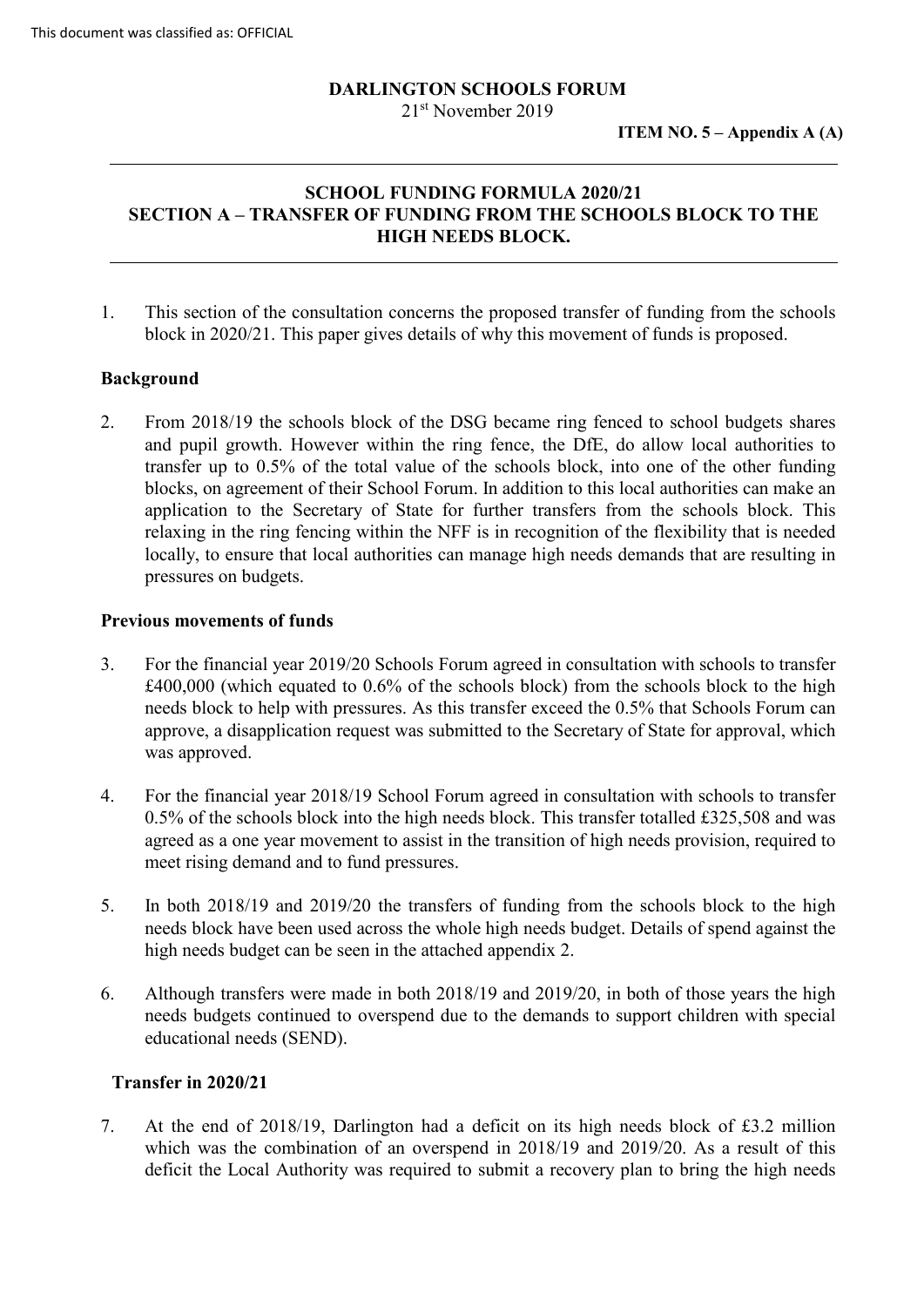budget back into balance. This recovery plan was shared with schools and discussed with and approved by School Forum in June 2019 (please see previous School Forum papers).

- 8. The financial profile of the high needs recovery plan that was submitted to the DfE (please see appendix 3) set out to achieve a balanced budget for high needs by 2021/22. In this plan, no provision was made to transfer funding from the schools block to the high needs block after 2019/20, as at the time of writing the plan it was unknown if this would be allowed in 2020/21 under the DSG rules.
- 9. The plan that was put together did envisage a balanced in year budget by the end of 2021/22, however there were a number of caveats concerning the success of the plan. In additional although the plan outlined a balanced in year budget by March 2021, the financial years 2019/20 and 2020/21 both had expected in year pressures, of over £1.7 million in 19/20 and over £1.3m in 2020/21. This meant that by the end of the 2020/21 a projected overall deficit on the high needs budget would be approximately £6.3 million, all of which would need to be recovered in future years.
- 10. The Government announced additional funding for schools and high needs in August 2019, with an extra £780 million allocated to the high needs block nationally. On the  $11<sup>th</sup>$  October provisional high needs budgets for 2020/21 were announced by the DfE, for Darlington it is expected that an additional £1.5 million will be added to the high needs block allocation in 2020/21.
- 11. Although there is a welcomed increase in the high needs block for 2020/21, the high needs budget remains under pressure in-year for 2019/20 and with an expected approximate £5million deficit at the end of 2019/20. It is therefore necessary to continue to request that some of the schools block of the DSG is transferred into the high needs block.
- 12. The following paragraphs outline the reasons why a transfer needs to continue.

### Demand

- 13. The most recent published national data (from January 2019, published in SEN in England in July 2019) shows that 3.9% of Darlington pupils have an Education, Health and Care Plan (EHCP). This is slightly higher than the North East average of 3.3% and above the England average of 3.1%.
- 14. The published data for January 2019 shows the profile of primary need in Darlington is different to that seen nationally. A higher proportion of school age children have social, emotional and mental health needs (SEMH) identified as their primary need than nationally, 24% in Darlington compared to 21% across England and 16% across the North East). This is shown in the following three tables.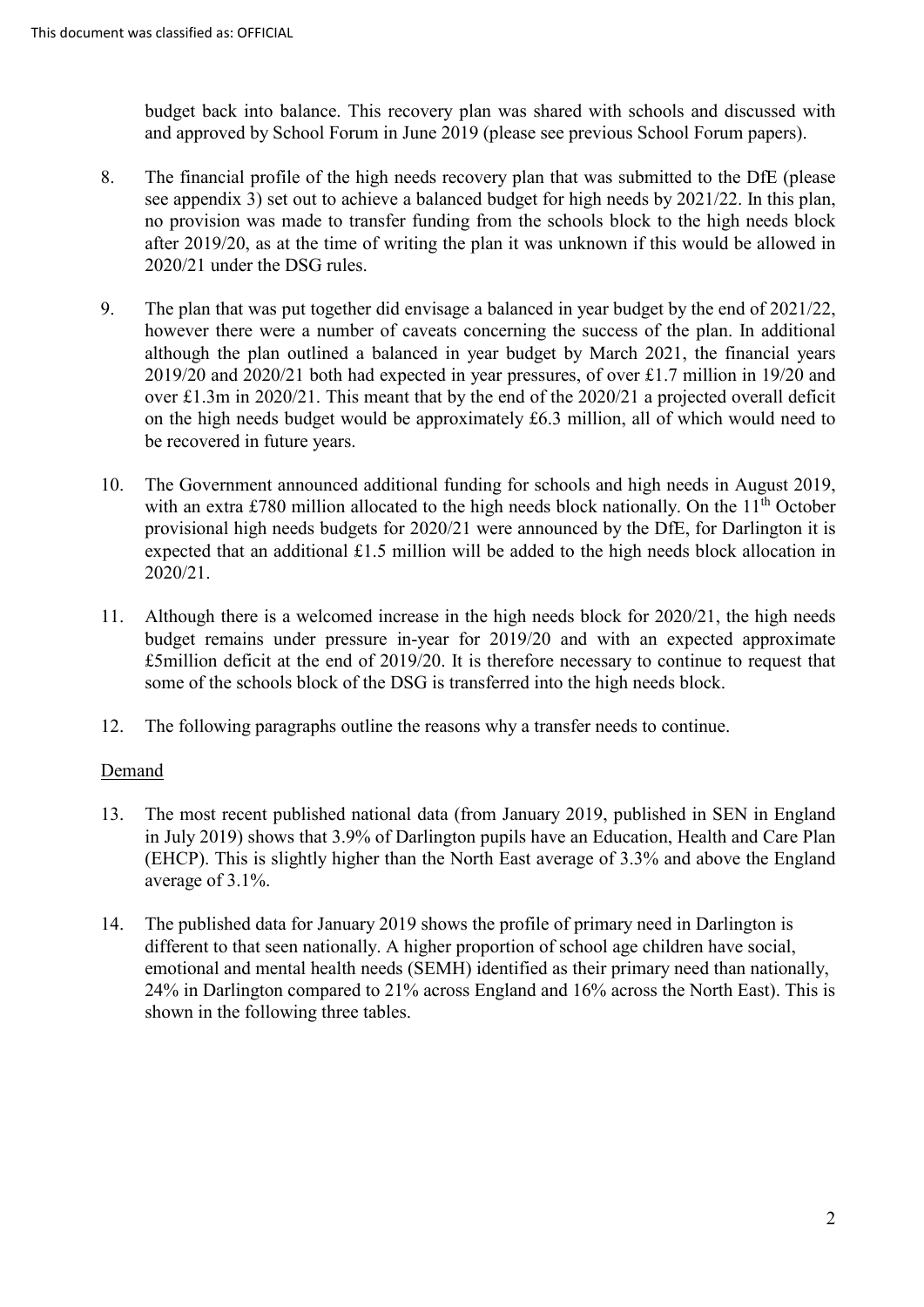





3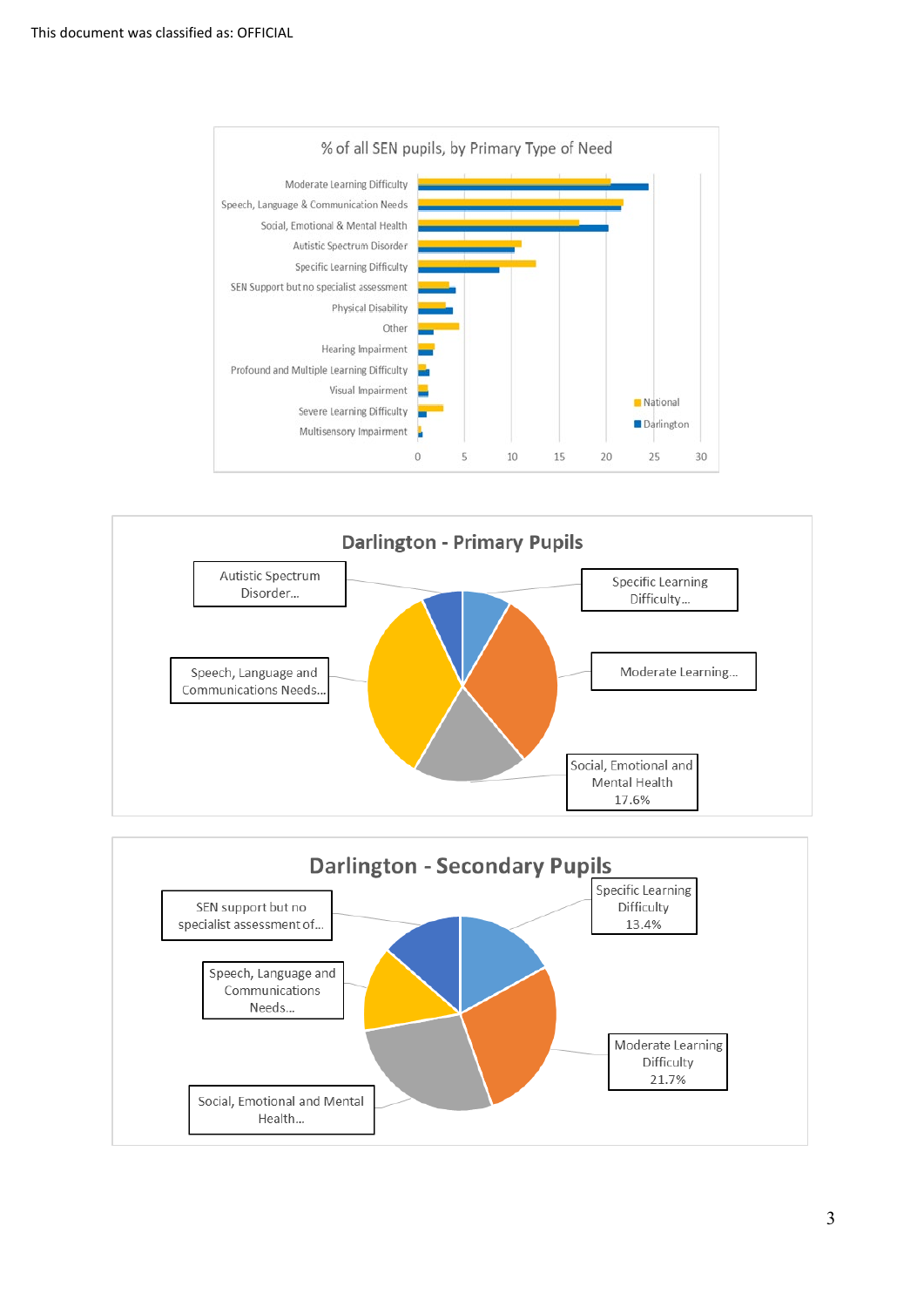- 15. The contrast is particularly different for pupils with SEMH placed in specialist provision, with 28.8% of Darlington pupils with SEMH as a primary need placed in a special school compared to 13% across England, making Darlington the 4th highest.
- 16. There are also a high number of children with SEMH being educated out of area. The primary needs of out of area placements are disproportionate to the makeup of need across other settings with 50% of out of area placements being for SEMH needs. This is shown in the following graph.



17. Darlington has seen a significant rise in the total number of EHCPs in the last 5 years. The number of plans has risen from 385 in January 2013 to 741 in January 2019 and is currently at 779 (October 2019). This equates to a rise of 102% throughout this period. This is shown in the following graph.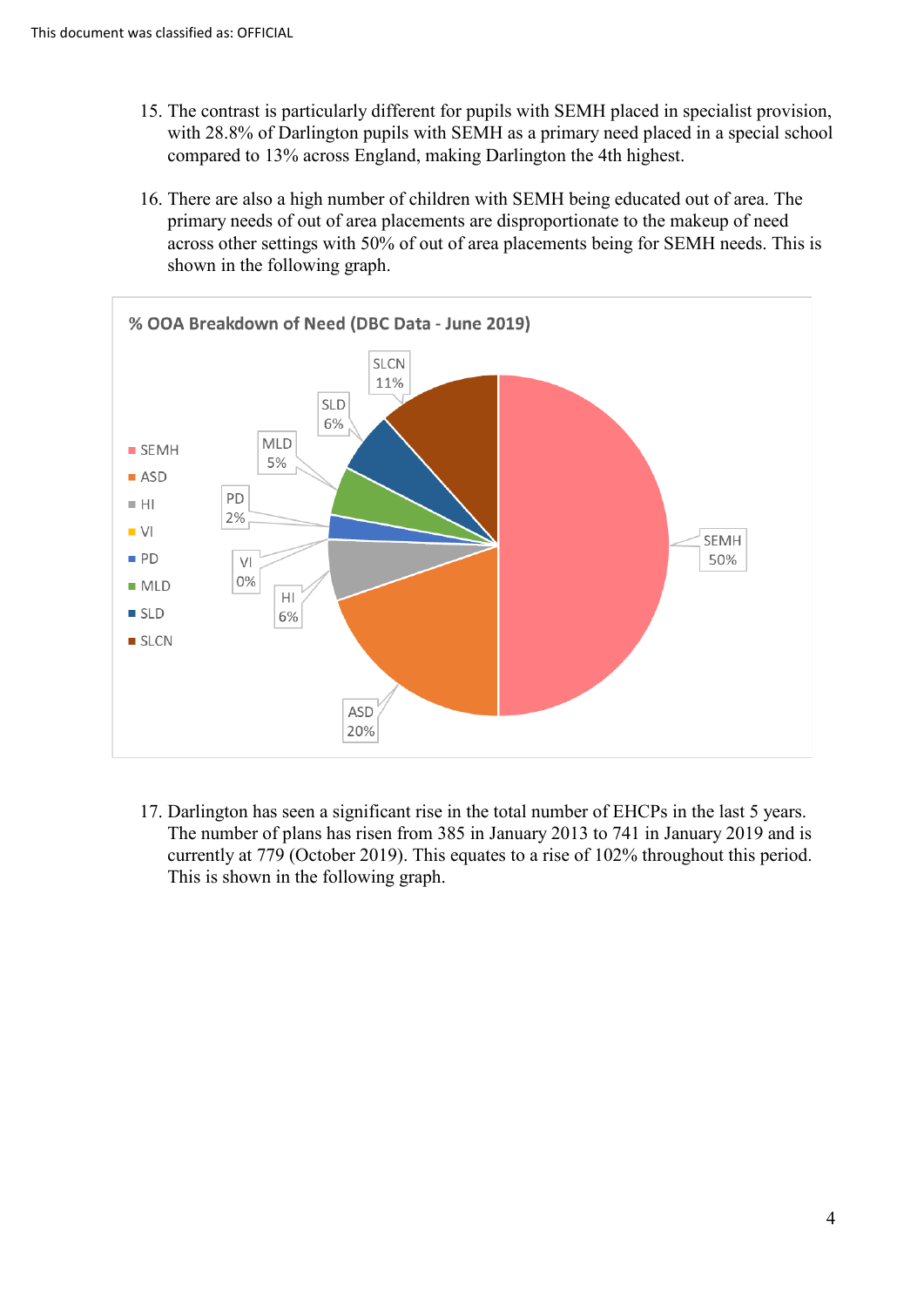

18. In England 39.2% pupils with EHCPs are placed in mainstream schools compared with 34.0% in Darlington, evidencing that a smaller proportion of young people are educated in mainstream schools. Darlington also places a higher proportion of young people with EHCPs in Special Schools (43.3% compared to 38.6% across England). This is shown in the following graph.



19. Darlington places 5.5% of young people with ECHPs in Independent Special Schools, compared to 3.9% across England and only 2.7% across the North East.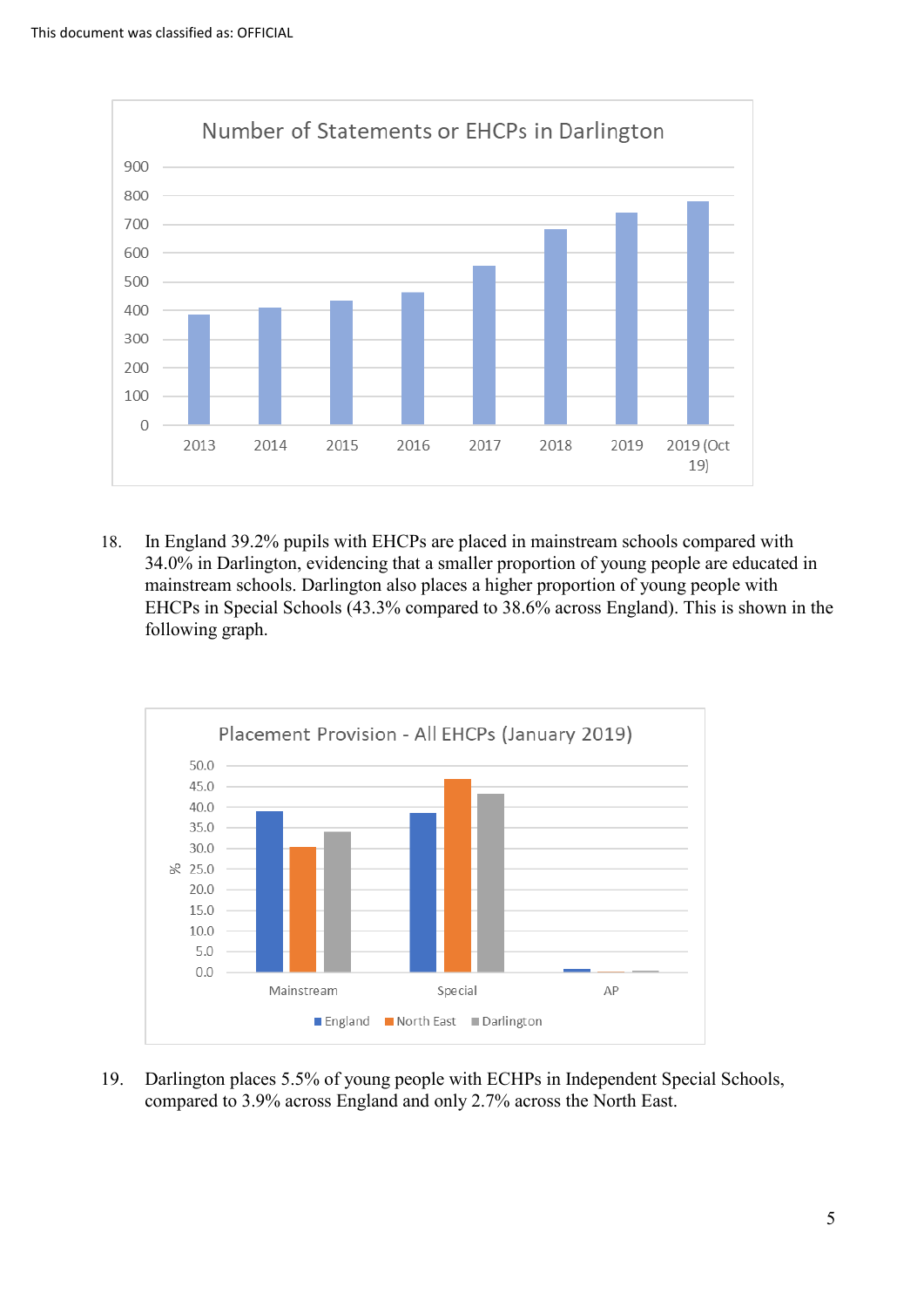

20. Darlington placed 5.1% of new EHCPs in Independent Special Schools in 2018 compared to 1.9% across the North East and 2.8% in England.

### Budget and Costs

- 21. The increase in the number of children requiring SEN support has not been mirrored by increases within the funding available. The (adjusted) High Needs Block allocations for Darlington for the last five years along with the provisional allocation for 2020/21 are illustrated in the table below. The high needs block has only increased by small amounts over the last five years, until an expected larger increase in 2020/21.
- 22. It should be noted that although the allocation increased by £821,000 in 2019/20 this increase does not all lead to increased spending power. In 2019/20 ESFA added special free school place funding into the DSG which had previously been paid by ESFA. As a result of this, expenditure also increased as the Local Authority now has special free school place funding charged to its DSG allocation. In 2019/20 this equated to approximately £450,000. In addition other adjustments, for example place funding for post 16, increase the budget but increase expenditure, which again decreases new spending power.

| Year    | Allocation                     | Increase                       |
|---------|--------------------------------|--------------------------------|
|         | $(\text{\pounds}000\text{'s})$ | $(\text{\pounds}000\text{'s})$ |
| 2015/16 | 11,570                         |                                |
| 2016/17 | 11,800                         | 230                            |
| 2017/18 | 11,980                         | 180                            |
| 2018/19 | 12,020                         | 40                             |
| 2019/20 | 12,841                         | 821                            |
| 2020/21 | 14,393                         | 1,552                          |
|         |                                |                                |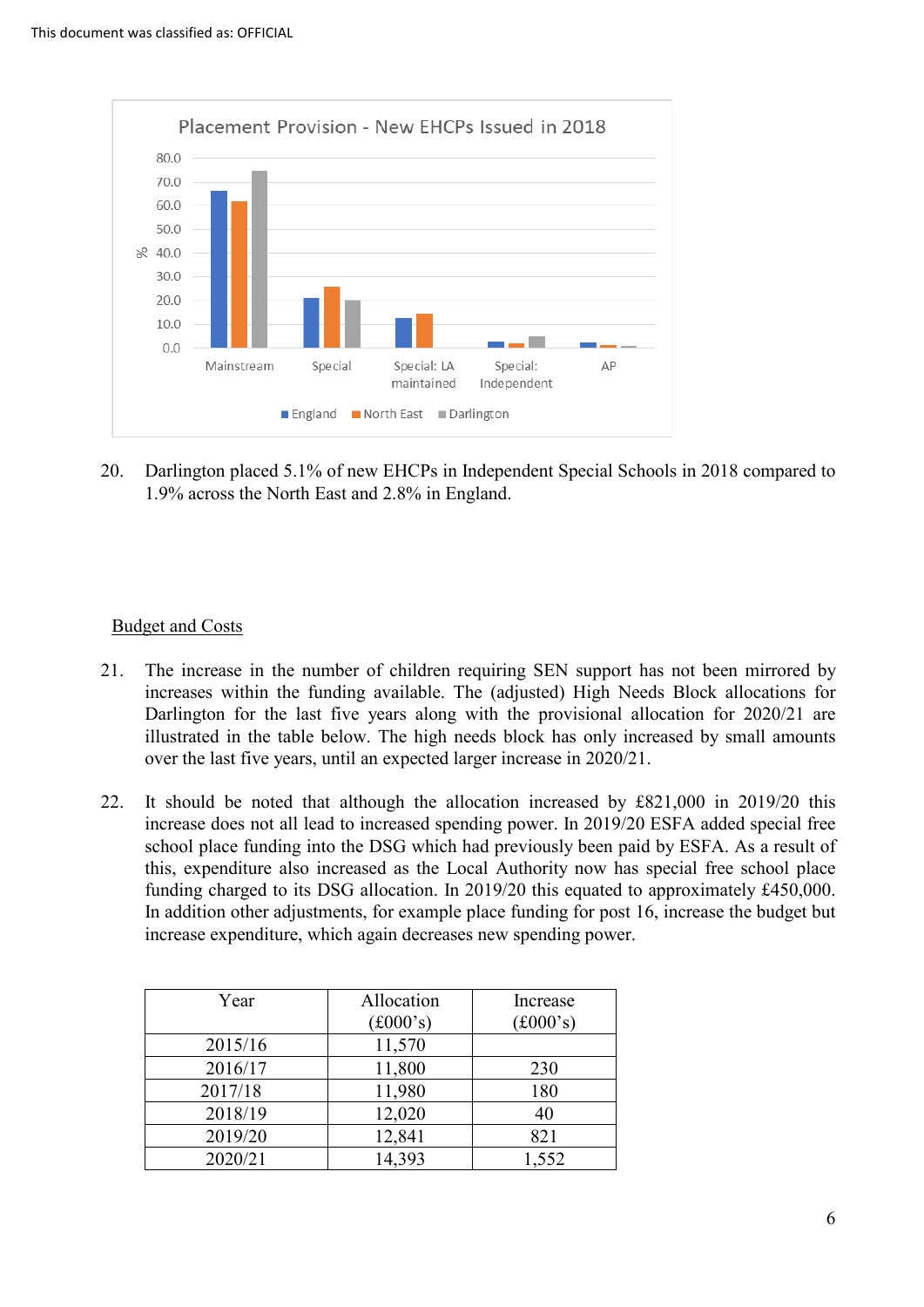| Year       | Expenditure                    | Increase                       |
|------------|--------------------------------|--------------------------------|
|            | $(\text{\pounds}000\text{'s})$ | $(\text{\pounds}000\text{'s})$ |
| 2015/16    | 11,868                         |                                |
| 2016/17    | 12,464                         | 596                            |
| 2017/18    | 13,902                         | 1,438                          |
| 2018/19    | 14,151                         | 249                            |
| 2019/20    | 14,625*                        | 474                            |
| *estimated |                                |                                |

23. Appendix 2 shows the expenditure on high needs over the last five years, this is summarised within the table below.

24. The table below shows the difference between high needs spend and the high needs block.

| Year    | <b>High Needs Block</b>  | Expenditure | <b>Block shortfall</b> |
|---------|--------------------------|-------------|------------------------|
|         | $(\pounds000 \text{'s})$ | (000's)     | (000's)                |
| 2015/16 | 11,570                   | 11,868      | 298                    |
| 2016/17 | 11,800                   | 12,464      | 664                    |
| 2017/18 | 11,980                   | 13,902      | 1,922                  |
| 2018/19 | 12,020                   | 14,151      | 2,131                  |
| 2019/20 | 12,841                   | 14,625*     | 1,784                  |

- 25. It should be noted that the expenditure for 2019/20 is based upon one terms information and hence is subject to change. It is expected that the high needs pressure will increase further during the year.
- 26. As can be seen in the above table, each year the expenditure on high needs has been way in excess of the high needs block allocation. This has resulted due to increased demand, complexity of need and a lack of local capacity to support children. Although expenditure has been way in excess of the high needs block the increase in expenditure year on year has lessened over the last two years as initiatives have been introduced to contained expenditure. Spend only increased by £249,000 in 2018/19 and whilst spend is projected to increase by £474,000 in 2019/20, the majority of this is the new special free school place funding, which was previously not part of the budget.
- 27. It is clear however, that even with the proposed increase in allocation to the high needs block in 2020/21 that there will still be a shortfall between the grant and the expected expenditure, as the current year's expenditure is way in excess of the new allocation.
- 28. The table below shows the estimate of high needs expenditure for 2019/20. Of this projected expenditure, 95% of spend is made to schools provision (i.e. mainstream, special, colleges and alternative provision). Of the remaining 5% of expenditure the majority (70%) contributes towards SEN transport.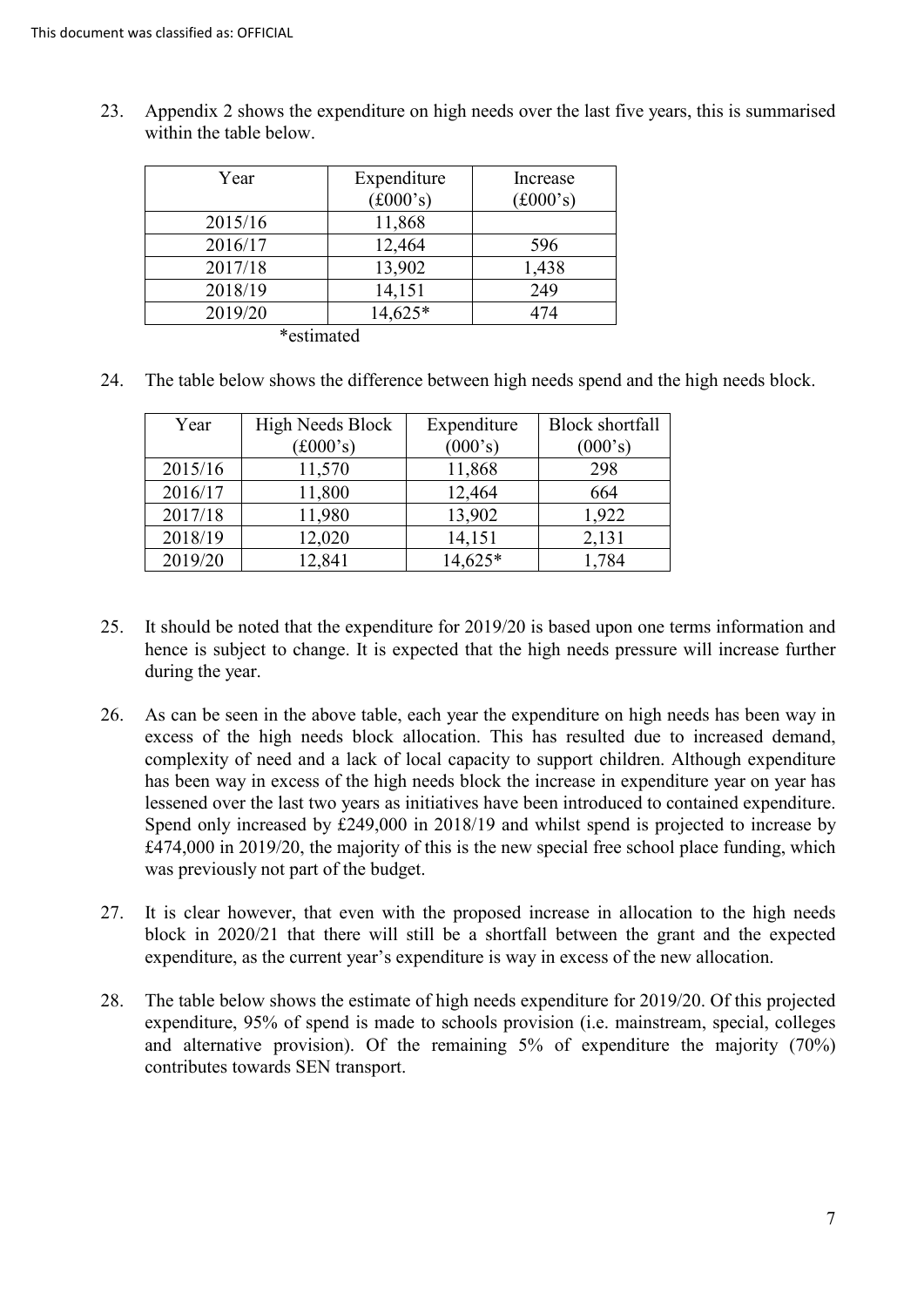| Area                  | Estimated     |  |
|-----------------------|---------------|--|
|                       | Spend 2019/20 |  |
|                       | £'000's       |  |
| Special Schools       | 5,770         |  |
| <b>Resource Bases</b> | 700           |  |
| PRU/AP                | 1,325         |  |
| Mainstream            | 1,842         |  |
| Independent           | 3,054         |  |
| Post 16               | 1,185         |  |
| Other                 | 749           |  |
| <b>TOTAL</b>          | 14,625        |  |

29. Of the £13.9 million that is spent in schools, £2.5 million (18%) is paid to mainstream Darlington schools, £5.8 million (42%) to Darlington special schools, £1.3 million (9%) for Darlington alternative provision, £3.1 million (22%) for out of area placements and £1.2 million (9%) for post 16 placements. (All of these figures include "place" funding that is paid direct by the DfE).

#### **Addressing High Needs demands/costs**

- 30. During 2018/19 Darlington undertook a full consultation exercise regarding a strategy for SEND. This involved consultation with all relevant stakeholders, to build a strategy to provide high quality outcomes for children with SEND needs.
- 31. In March 2019 the Local Authority's cabinet approved a new strategy which has become the Councils policy. The strategy can be accessed at the following link [https://www.darlington.gov.uk/education-and-learning/darlington-special-educational](https://www.darlington.gov.uk/education-and-learning/darlington-special-educational-needs-service/local-area-strategy-for-special-educational-needs-andor-disability-send/)[needs-service/local-area-strategy-for-special-educational-needs-andor-disability-send/](https://www.darlington.gov.uk/education-and-learning/darlington-special-educational-needs-service/local-area-strategy-for-special-educational-needs-andor-disability-send/)
- 32. During 2018/19 the Education Department undertook a restructure and now has a Head of SEND and Inclusion to drive forward the strategy for SEND and to ensure the best possible support for children with SEND needs within the funding available.
- 33. As part of the SEND strategy, the Local Authority introduced a graduated response to high needs/SEND and introduced a revised funding system to support children.
- 34. The new funding system now ensures that funding follows the child in mainstream settings. The old system of lump sums and top ups was phased out from September 2018, with the full introduction of the new funding system from September 2019.
- 35. Revisions to the funding system for children placed within the Beaumont Hill Academy, and the Resource Bases has also been introduced from September 2019, to ensure appropriate funding is provided to those settings in line with the child's need.
- 36. The combination of the new funding system is budget neutral, so although this does not save money overall, it ensures that the funding is targeted where it is needed.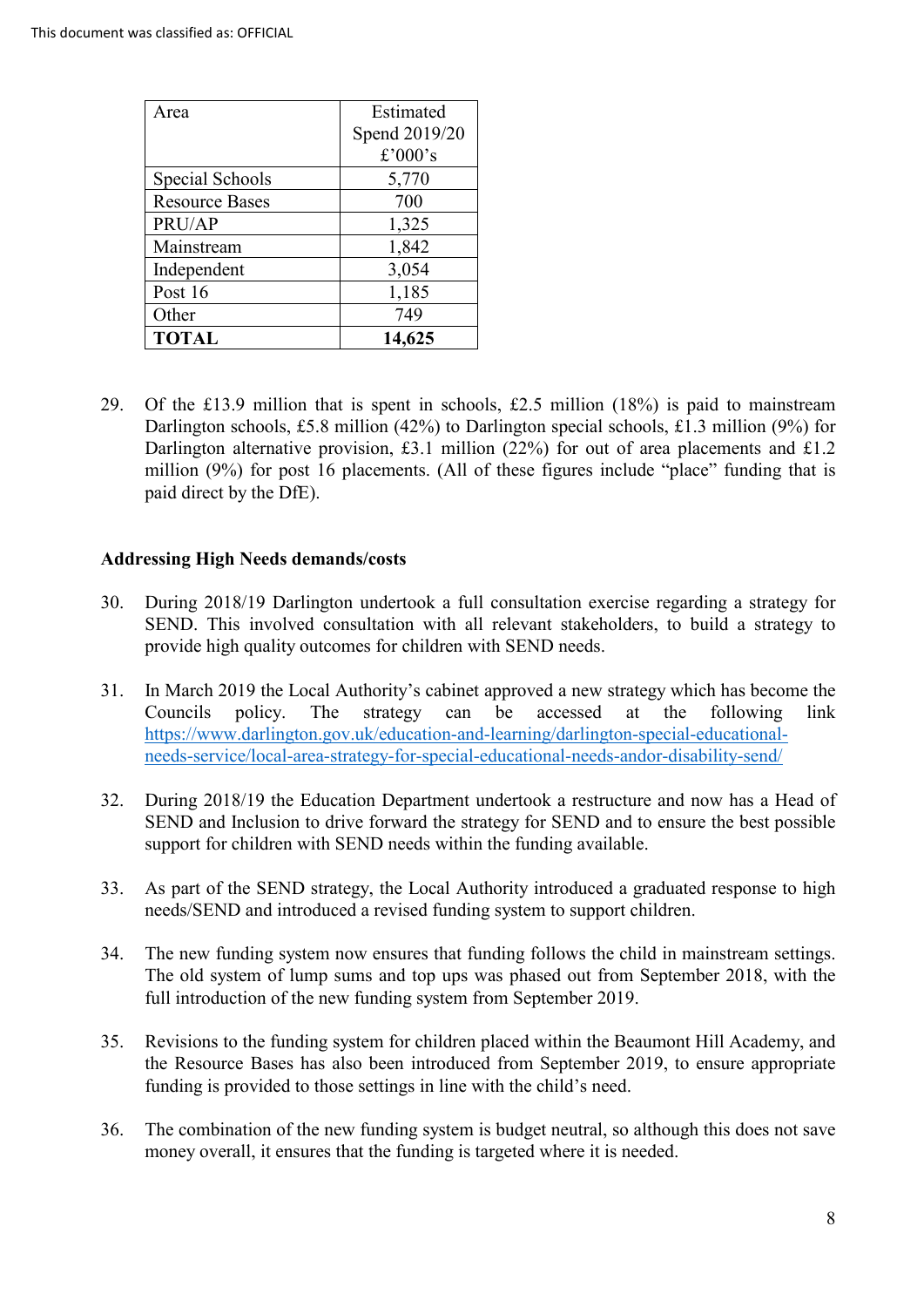- 37. A new Vulnerable Pupil Panel (VPP) has been created to manage the placement of children and the provide support funding as required. This VPP has replaced the Behaviour & Attendance partnership (BAPS) in secondary and the Local Area Placement Panels (LAPP) in primary. This change is expected to save £225,000 per year in the future.
- 38. As noted previously the Local Authority was required to submit a high needs recovery plan to the DfE in the summer, to outline how the high needs budget would be brought back into balance. This plan has focused in the main on developing new capacity within the borough of Darlington to provide better quality provision locally. At the same time this provision will make savings to the high needs block as children will no longer be placed in more expensive independent, out of area placements.
- 39. Three new resource bases are planned to increase capacity within Darlington. A 16 place resource base for children with SEMH needs is planned at Redhall primary school, along with an 18 place resource base at Rise Carr College. The Local Authority's Cabinet have approved the release of capital funding for the builds of both units, with both bases now being progressed through the procurement stage, with a view to both opening for pupils in September 2020. A link to the Cabinet report can be found at the following link [https://democracy.darlington.gov.uk/documents/s7364/Special%20Educational%20Needs%](https://democracy.darlington.gov.uk/documents/s7364/Special%20Educational%20Needs%20Capital%20Project%20Release%20of%20Funds.pdf) [20Capital%20Project%20Release%20of%20Funds.pdf](https://democracy.darlington.gov.uk/documents/s7364/Special%20Educational%20Needs%20Capital%20Project%20Release%20of%20Funds.pdf)
- 40. An additional resource base providing 16 places at secondary phase for children with MLD needs is also planned, with the Authority looking to seek expressions of interest from schools to operate this base. This base is planned to be opened in September 2021.
- 41. In addition to the three new bases in Darlington, the Tees Valley has been successful in securing funding for a new 100 place special free school at which Darlington will have 20 places. This project is being led by the DfE with initial opening planned for September 2021. Although this school will not be in the Darlington boundary, the distance will be nearer Darlington than some of the current placements, providing a better arrangement for Darlington pupils. This free school will operate within the public sector provision and hence will provide places at a lower cost than independent providers.

### **Proposals to move funds in 2020/21**

- 42. Although progress has been made with high needs provision with the introduction of the new SEND strategy and the changes to the funding model, along with the commencement of providing additional capacity, further work is required to bring the high needs budget back into balance.
- 43. Additional funding is good news, however the additional funding is in isolation not enough to cover the budget gap. In 2018/19 the gap between spend and the high needs block was in excess of £2.1 million, in the current year the gap is currently projected to be around £1.8 million (though this may increase if more children need support during the autumn and spring terms). The additional funding therefore does not fully cover the budget gap alone, therefore additional funding is required to be transferred from the schools block to balance the high needs budget in-year.
- 44. In addition, to solve the budget gap in the future, it is necessary to make further changes to local provision to ensure a sustainable funding system. To simply use the additional funding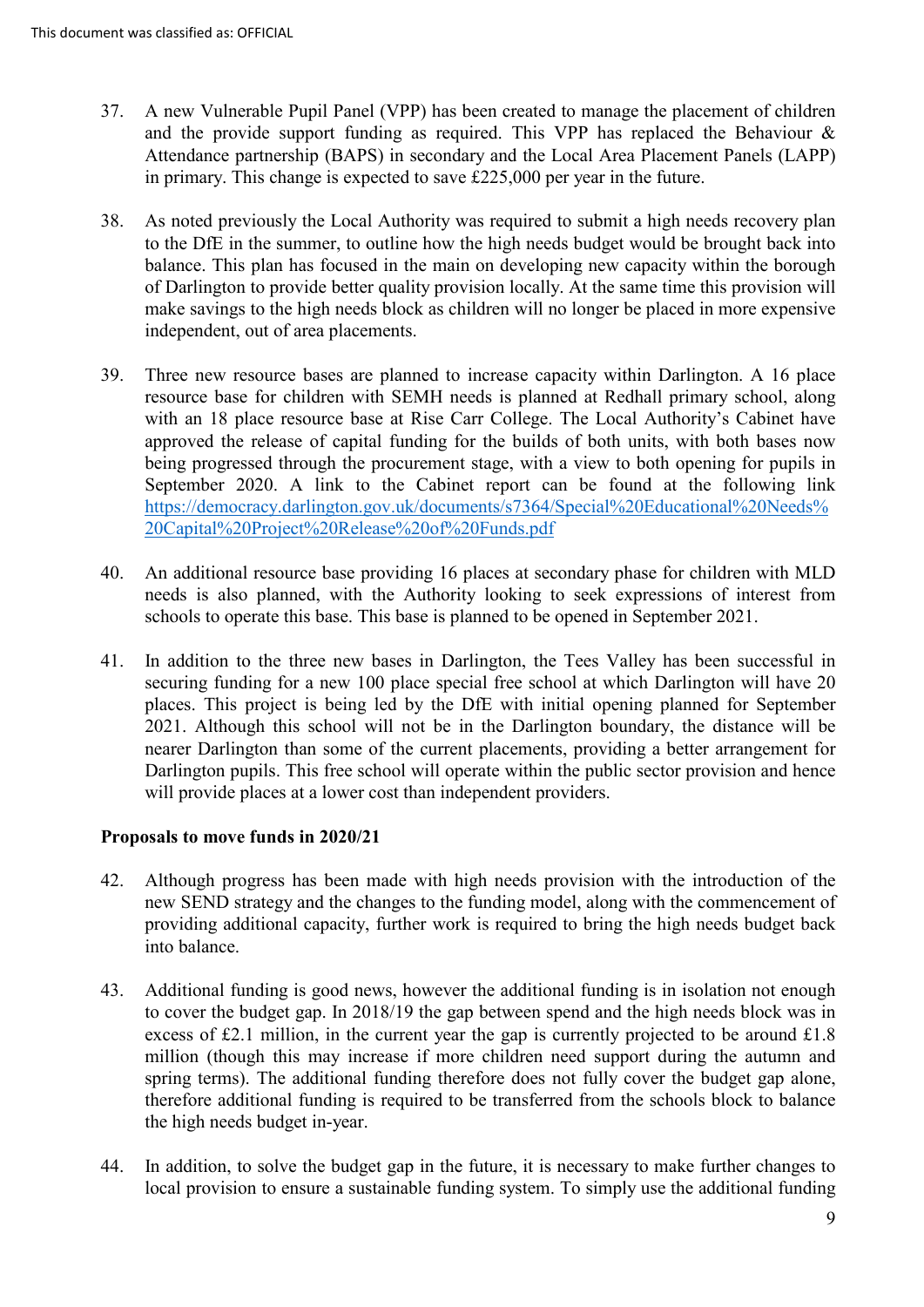to "plug the gap" will not address the issues that have affected the high needs budget. It is therefore prudent that an element of the additional funding is allocated to address key joint strategic needs in reducing out of area placements, improving in borough provision and increasing the overall inclusivity.

- 45. This approach is in line with DfE recommendations, where they expect additional funding will be used in invest to save schemes and new ways of delivery, to ensure high needs funding is spent appropriately and can be kept in budget in future years.
- 46. A noted earlier the rules regarding transfers of funding from the schools block into another block remain unchanged. It is assumed that as this facility remains that the Government appreciate that the additional funding alone is not a solution to high needs pressures.
- 47. The schools block has provisionally increased in 2020/21 by approximately £2.9 million in Darlington following additional funding announcements. In addition, as schools agreed to transfer £400,000 of funding in 2019/20, if no transfer is made in 2020/21 the funding distributed to schools would increase by £3.3 million (approximately).
- 48. Whilst the Local Authority would wish that all the increase in the schools block would be passed onto schools in full, the ongoing pressures in high needs requires a movement of funds from the schools block to the high needs block. This will allow further work to be undertaken to address high needs pressures, whilst still providing sufficient funding to meet the needs of children requiring SEN support.
- 49. As Forum members are aware the Local Authority submitted a plan to the DfE to bring the high needs budget back into balance by 2021/22, however this plan did come with a number of caveats in particular regarding the opening dates of the new capacity. Although progress has been made with all the proposals, it is likely that there will be some slippage in the new capacity opening, in particular the Tees Valley free school as this is outside of the Local Authority's control.
- 50. As per the high needs recovery plan, two new resource bases are scheduled to open in 2020/21 which will require both place funding and top up funding, which are not currently in the high needs expenditure. Whilst this new expenditure will be offset by reductions in the funding of placements in independent settings, in the short term, due to pupils needs, some of the current independent placements will need to continue, therefore not freeing up budget. This will therefore require additional funding to balance the high needs budget, during that period.
- 51. The deficit on the high needs budget brought forward from 2018/19 was over £3 million. This is estimated to increase during 2019/20 to approximately £5 million. The additional funding allocated from 2020/21 will not alone produce a balanced budget in the high needs block in 2020/21, therefore without a further transfer the high needs deficit will increase further by March 2021.
- 52. At present no confirmation has been given by DfE over how long historic deficits can be recovered, however the DfE is proposing that deficits should be covered only through the DSG and not through Council funds. (The DfE is currently running a consultation on this proposal). If this is introduced (which is expected) then as the deficit is to be funded solely from the DSG, it is prudent to reduce the deficit, or at least not add to it, as soon as possible,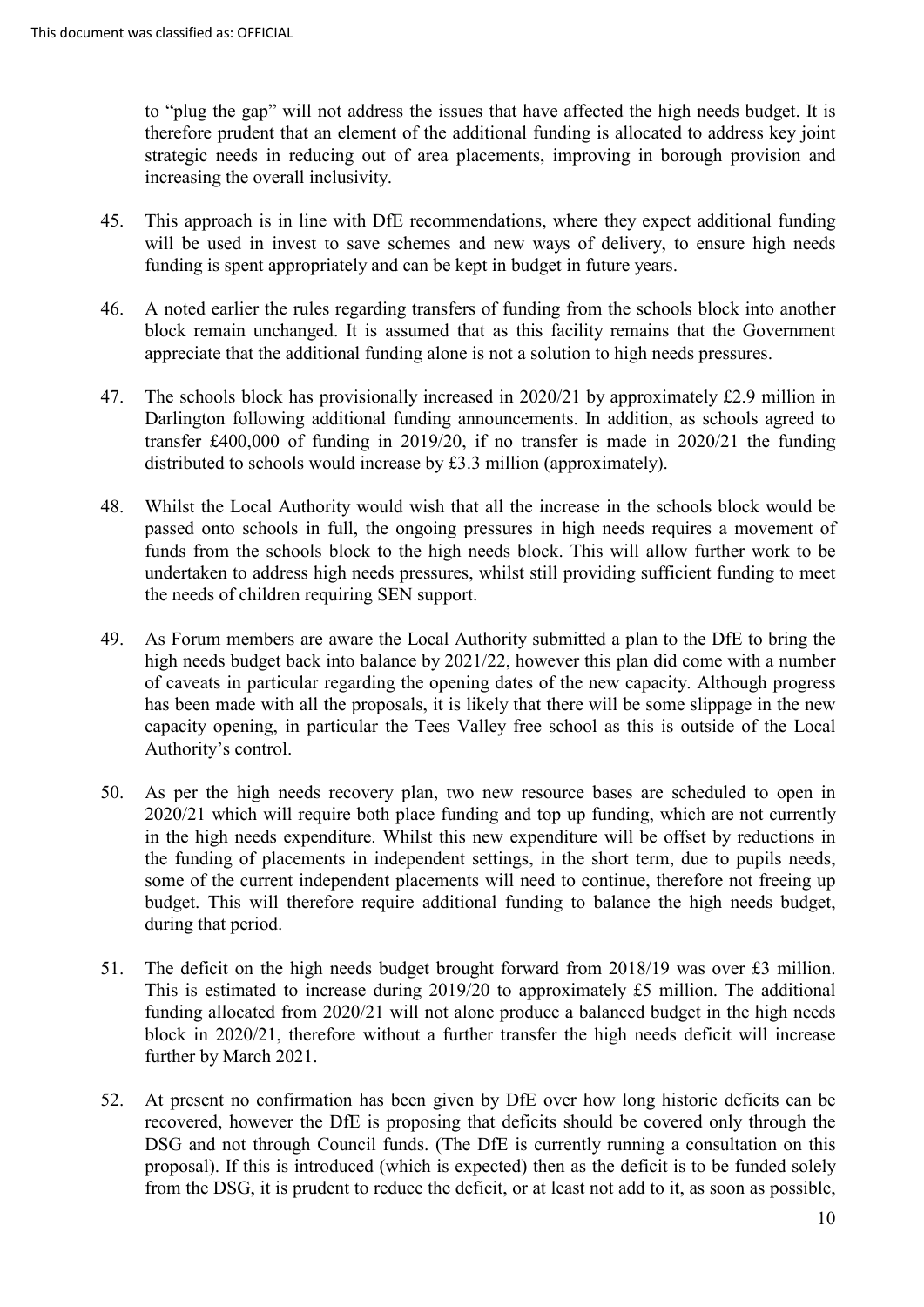to ensure that massive reductions do not need to be made to the high needs block expenditure in future years.

- 53. A number of options regarding the amount of funding to transfer from the schools block to the high needs block have been considered by the Local Authority. These are detailed in the following paragraphs.
- 54. In order for schools to see the financial effect of each option on each school, illustrative figures have been calculated. These are shown in appendices 4A to 4D.
- 55. As the total amount of funding within the schools block has increased, the previously agreed criteria for the local schools funding formula would result in there being surplus funding to allocate to schools, even after the changes to the NFF implemented nationally. The funding distribution options for Darlington are included in part B of this report. All the options in part B, show the differences between the options for the transfer of funding listed below.
- 56. These models provide an illustration of the effect of the transfer of funds to the high needs block and as a result show the distribution of any additional "surplus" funding to schools. **It should be noted however that these models are only for illustration at this point and do not show the actual school budget share, schools will receive in 2020/21.**

Option 1 (Appendix 4A)

- 57. A movement of 1% of the schools block into the high needs block is the preferred proposal by the Local Authority. Based on the provisional schools block allocations, this would equate to approximately £690,000 and would allow £2.628 million extra funding to be added to the schools budget calculation.
- 58. This proposal would require Secretary of State approval, as it is in excess of the 0.5% that Schools Forum can agree.
- 59. This option is preferred by the Local Authority as it would allow the in-year high needs budget to balance with expenditure (based on 2019/20 estimated expenditure) and supply approximately £400,000 additional funding, to cover any new expenditure for the two new resource bases, any slippage in the recovery plan and for invest to save initiatives.

Option 2 (Appendix 4B)

- 60. A movement of 0.75% of the schools block into the high needs. Based on the provisional schools block allocations, this would equate to approximately £517,000 and would allow £2.801 million extra funding to be added to the schools budget calculation.
- 61. This proposal would require Secretary of State approval, as it is in excess of the 0.5% that Schools Forum can agree.
- 62. This proposal would allow the in-year high needs budget to balance with expenditure (based upon 2019/20 estimated expenditure), however it is likely that there would be limited funds for invest to save initiatives and any funding that is needed for the new resource bases. This option is therefore not the favoured option by the Local Authority as it gives limited scope for invest to save initiatives.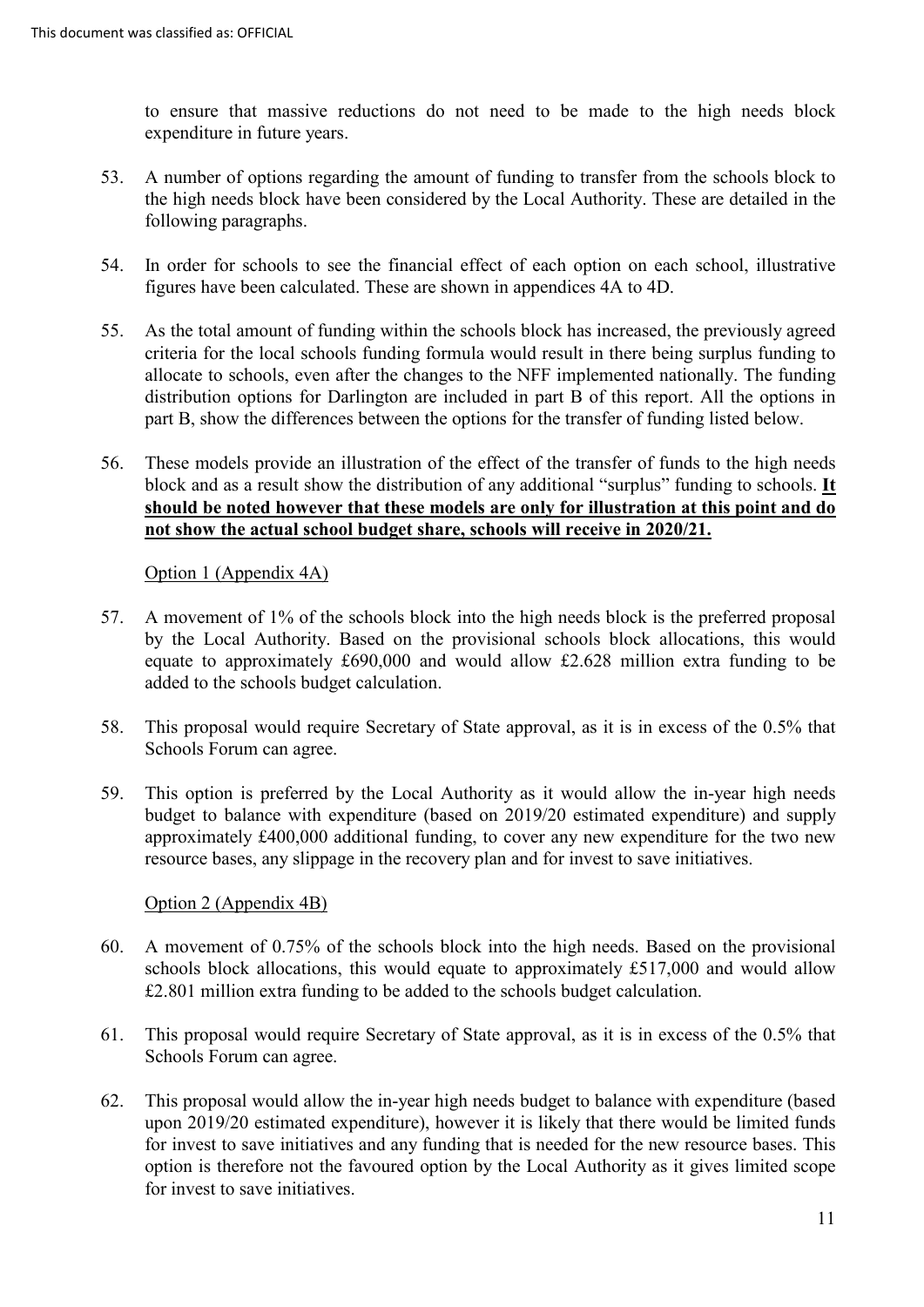# Option 3 (Appendix 4C)

- 63. A movement of 0.5% of the schools block into the high needs. Based on the provisional schools block allocations, this would equate to approximately £345,000 and would allow £2.973 million extra funding to be added to the schools budget calculation.
- 64. This proposal would not require Secretary of State approval, if agreed by Schools Forum.
- 65. This proposal would allow the in-year high needs budget to balance with expenditure (based upon 2019/20 estimated expenditure), but would not provide any additional funding for expenditure changes. This option is therefore not the favoured option by the Local Authority as there may be insufficient funds to balance the high needs block, if there are changes to demand or delays in implementing the additional capacity and give no scope for invest to save initiatives. This may also increase the accumulated deficit, which would require higher savings in future years.

**Question 1 - Do you agree with the Local Authority preferred proposal to move 1% of the schools block into the high needs block in 2020/21 (option 1)?**

**Question 2 – If you do not agree with the Local Authority preferred option do you agree to a movement of 0.75% or 0.5%?**

**Question 3 – If you do not agree with any of the proposed transfers from the schools block to the high needs block listed in this paper (options 1, 2 & 3), do you wish to suggest a transfer amount and why this amount is proposed?**

### **Future Years**

- 66. The regulations only allow for School Forum to approve a transfer of budget between the schools block and another block on a one year basis, therefore at this stage no agreements can be made for future years. Due to the large overspends in high needs in previous years it is clear that there will still be an accumulated deficit to roll forward into 2021/22, which will need to be recovered through the DSG. As a result of this it is expected that if the regulations allow, that a further request will be made to Schools Forum to transfer funding in 2021/22.
- 67. At this stage it is not possible to identify exactly how much transfer would be required in 2021/22 as there will be a number of factors to consider before any proposal is put forward. The following are the key areas that will inform any future proposal.
	- a. The projected budget position at the end of 2019/20 is an estimate, the very nature of which means that the actual budget position at the end of year will be different. If the overspend is either more or less, this will mean that the figures used in the calculation of this year's proposal will change and hence may impact on any future years requirements.